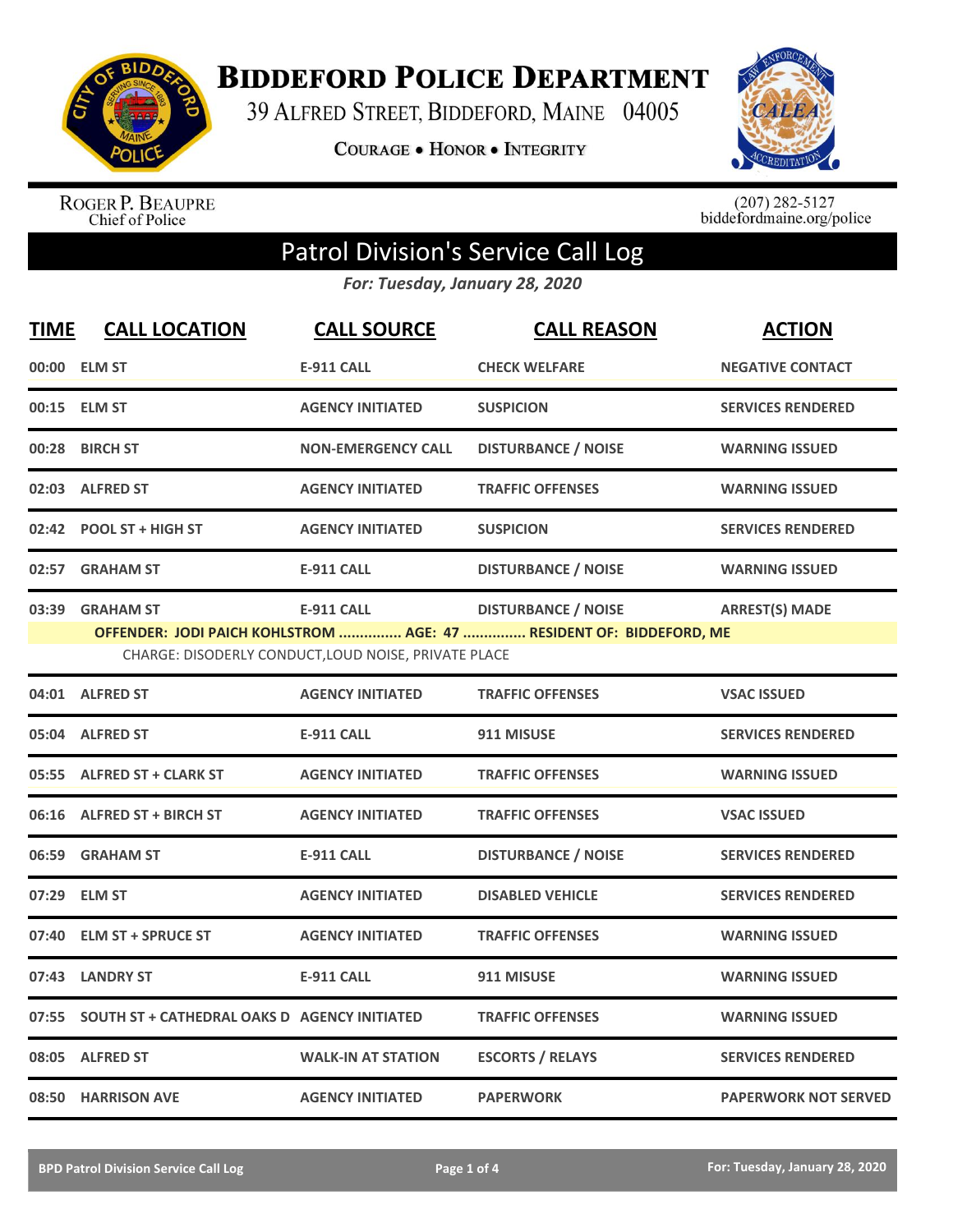| <b>TIME</b> | <b>CALL LOCATION</b>                                | <b>CALL SOURCE</b>                                             | <b>CALL REASON</b>                                              | <b>ACTION</b>               |
|-------------|-----------------------------------------------------|----------------------------------------------------------------|-----------------------------------------------------------------|-----------------------------|
| 09:01       | <b>OAK PL</b>                                       | <b>AGENCY INITIATED</b>                                        | <b>PAPERWORK</b>                                                | <b>PAPERWORK SERVED</b>     |
|             | 09:12 WEST ST                                       | <b>AGENCY INITIATED</b>                                        | <b>TRAFFIC OFFENSES</b>                                         | <b>WARNING ISSUED</b>       |
| 09:21       | <b>MAIN ST + ADAMS ST</b>                           | <b>WALK-IN AT STATION</b>                                      | <b>ARTICLES LOST/FOUND</b>                                      | <b>REPORT TAKEN</b>         |
|             | 09:30 GUINEA RD                                     | <b>AGENCY INITIATED</b>                                        | <b>TRAFFIC OFFENSES</b>                                         | <b>VSAC ISSUED</b>          |
|             | 09:41 SPRUCE ST                                     | <b>AGENCY INITIATED</b>                                        | <b>TRAFFIC OFFENSES</b>                                         | <b>WARNING ISSUED</b>       |
| 09:45       | <b>BACON ST</b>                                     | <b>WALK-IN AT STATION</b>                                      | <b>SEX OFFENDER REGISTRATION</b>                                | <b>REPORT TAKEN</b>         |
| 09:50       | <b>MAIN ST</b>                                      | <b>WALK-IN AT STATION</b>                                      | <b>PAPERWORK</b>                                                | <b>PAPERWORK NOT SERVED</b> |
| 10:00       | <b>ELM ST + SPRUCE ST</b>                           | <b>AGENCY INITIATED</b>                                        | <b>TRAFFIC OFFENSES</b>                                         | <b>VSAC ISSUED</b>          |
| 10:26       | <b>BRADBURY ST</b>                                  | <b>AGENCY INITIATED</b>                                        | <b>SUSPICION</b>                                                | <b>SERVICES RENDERED</b>    |
| 11:11       | <b>MAIN ST</b>                                      | <b>AGENCY INITIATED</b>                                        | <b>PAPERWORK</b>                                                | <b>PAPERWORK SERVED</b>     |
|             | 11:17 ALFRED ST                                     | <b>AGENCY INITIATED</b>                                        | <b>TRAFFIC OFFENSES</b>                                         | <b>WARNING ISSUED</b>       |
| 11:30       | <b>MARIAL AVE</b>                                   | <b>AGENCY INITIATED</b>                                        | <b>ANIMAL COMPLAINT</b>                                         | <b>REPORT TAKEN</b>         |
| 11:51       | <b>GUINEA RD</b>                                    | <b>NON-EMERGENCY CALL</b>                                      | <b>ANIMAL COMPLAINT</b>                                         | <b>NO ACTION REQUIRED</b>   |
| 11:54       | <b>WESTERN AVE</b>                                  | <b>NON-EMERGENCY CALL</b>                                      | <b>SUSPICION</b>                                                | <b>UNFOUNDED</b>            |
| 12:05       | <b>SOUTH ST</b>                                     | <b>NON-EMERGENCY CALL</b>                                      | <b>VIOL PROTECTION FROM ABUSE</b>                               | <b>NO VIOLATION</b>         |
|             | 12:37 ALFRED ST                                     | <b>NON-EMERGENCY CALL</b>                                      | <b>VIN VERIFICATION</b>                                         | <b>SERVICES RENDERED</b>    |
|             | 12:40 BIDDEFORD GATEWAY CTR                         | NON-EMERGENCY CALL SHOPLIFTING                                 |                                                                 | <b>CITATION ISSUED</b>      |
|             |                                                     | CHARGE: THEFT BY UNAUTHORIZED TAKING OR TRANSFER - SHOPLIFTING | OFFENDER: AMY IRENE ELDRIDGE  AGE: 41  RESIDENT OF: SANFORD, ME |                             |
|             | 13:06 POOL ST                                       | <b>NON-EMERGENCY CALL</b>                                      | <b>ALL OTHER</b>                                                | <b>REPORT TAKEN</b>         |
|             | 13:14 ELM ST                                        | <b>AGENCY INITIATED</b>                                        | <b>ANIMAL COMPLAINT</b>                                         | <b>SERVICES RENDERED</b>    |
|             | 13:22 CENTER ST                                     | <b>AGENCY INITIATED</b>                                        | <b>PARKING COMPLAINT</b>                                        | <b>VEHICLE TOWED</b>        |
|             | 13:23 HILL ST                                       | <b>NON-EMERGENCY CALL</b>                                      | <b>ARTICLES LOST/FOUND</b>                                      | <b>SERVICES RENDERED</b>    |
|             | 13:43 ELM ST                                        | <b>AGENCY INITIATED</b>                                        | <b>ANIMAL COMPLAINT</b>                                         | <b>WARNING ISSUED</b>       |
|             | 13:49 ALFRED ST + MAINE TPKE                        | <b>NON-EMERGENCY CALL</b>                                      | <b>CHECK WELFARE</b>                                            | <b>SERVICES RENDERED</b>    |
|             | 14:03 ALFRED ST + MEDICAL CENTER D AGENCY INITIATED |                                                                | <b>TRAFFIC OFFENSES</b>                                         | <b>VSAC ISSUED</b>          |
|             |                                                     |                                                                |                                                                 |                             |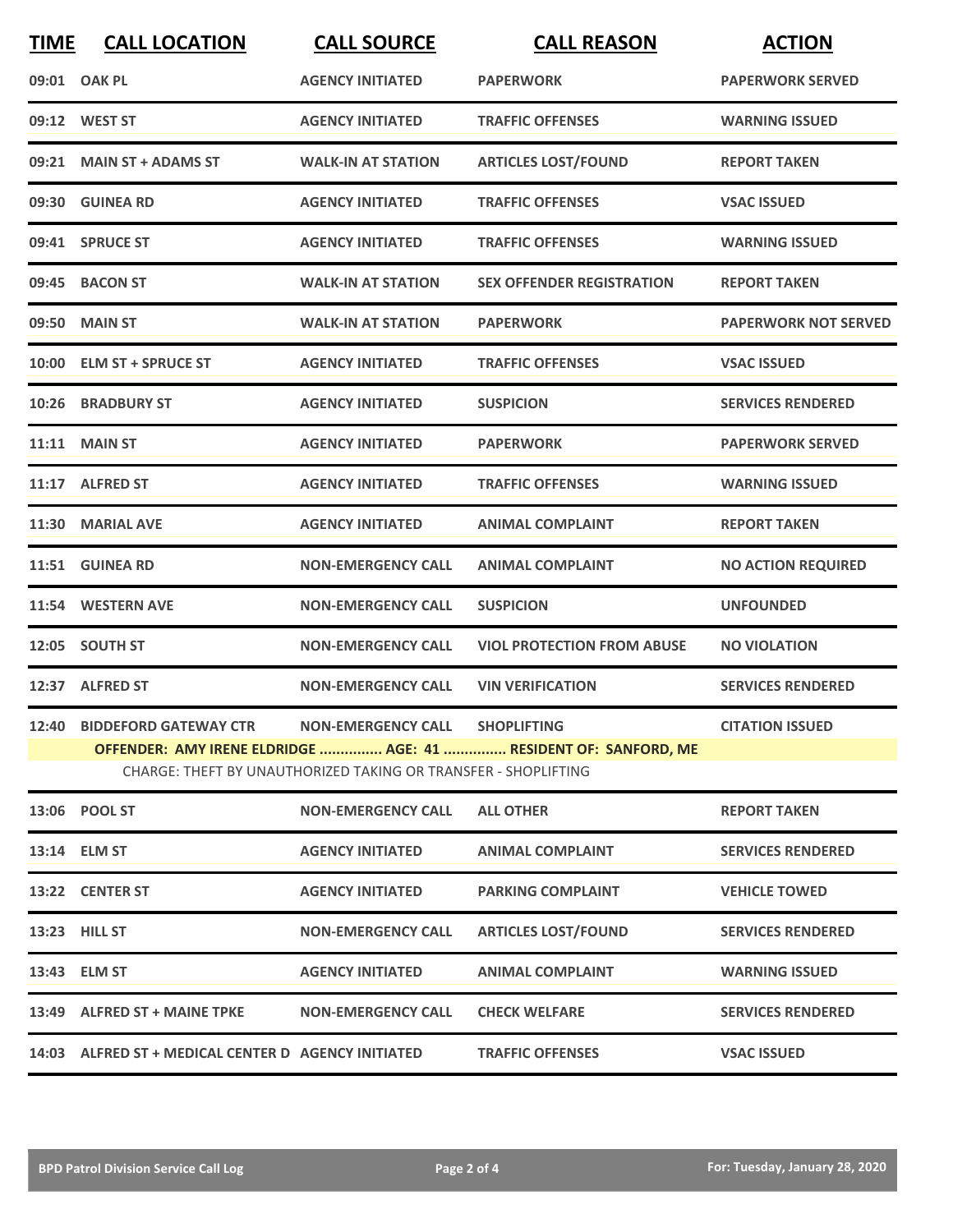## **TIME CALL LOCATION CALL SOURCE CALL REASON ACTION**

| 14:07 BOULDER WAY | <b>NON-EMERGENCY CALL</b> | <b>SHOPLIFTING</b> | <b>ARREST(S) MADE</b> |
|-------------------|---------------------------|--------------------|-----------------------|
|                   |                           |                    |                       |

**OFFENDER: MICHELLE LEIGH DEMERS-LAUZON ............... AGE: 35 ............... RESIDENT OF: HOLLIS, ME**

CHARGE: THEFT BY UNAUTHORIZED TAKING OR TRANSFER - SHOPLIFTING

CHARGE: VIOLATING CONDITION OF RELEASE

| 14:46 ELM ST                       | <b>OTHER</b>              | <b>ASSAULT</b>                            | <b>REPORT TAKEN</b>          |
|------------------------------------|---------------------------|-------------------------------------------|------------------------------|
| 14:48 WESTERN AVE                  | <b>NON-EMERGENCY CALL</b> | <b>SUSPICION</b>                          | <b>SERVICES RENDERED</b>     |
| 14:54 POOL ST                      | <b>AGENCY INITIATED</b>   | <b>PRO-ACTIVE DV RESPONSE TEAM</b>        | <b>NO VIOLATION</b>          |
| 14:56 HILL ST                      | E-911 CALL                | <b>DISTURBANCE / NOISE</b>                | <b>SERVICES RENDERED</b>     |
| 15:10 SUMMER ST + MT VERNON ST     | <b>AGENCY INITIATED</b>   | <b>ANIMAL COMPLAINT</b>                   | <b>GONE ON ARRIVAL</b>       |
| 15:35 FOSS ST                      | <b>AGENCY INITIATED</b>   | <b>PRO-ACTIVE DV RESPONSE TEAM</b>        | <b>NO VIOLATION</b>          |
| 15:40 ELM ST                       | <b>NON-EMERGENCY CALL</b> | <b>HARASSMENT</b>                         | <b>SERVICES RENDERED</b>     |
| 15:53 ALFRED ST                    | <b>WALK-IN AT STATION</b> | <b>ALL OTHER</b>                          | <b>SERVICES RENDERED</b>     |
| <b>16:36 BIDDEFORD GATEWAY CTR</b> | <b>E-911 CALL</b>         | 911 MISUSE                                | <b>SERVICES RENDERED</b>     |
| <b>16:49 BRADBURY ST</b>           | <b>NON-EMERGENCY CALL</b> | <b>HARASSMENT</b>                         | <b>SERVICES RENDERED</b>     |
| 17:04 WINDSOR LN                   | <b>E-911 CALL</b>         | 911 MISUSE                                | <b>SERVICES RENDERED</b>     |
| 17:07 ALFRED ST                    | <b>AGENCY INITIATED</b>   | <b>TRAFFIC OFFENSES</b>                   | <b>VSAC ISSUED</b>           |
| 17:11 BIRCH ST                     | <b>E-911 CALL</b>         | 911 MISUSE                                | <b>SERVICES RENDERED</b>     |
| 17:14 ALFRED ST + CLARK ST         | <b>AGENCY INITIATED</b>   | <b>TRAFFIC OFFENSES</b>                   | <b>WARNING ISSUED</b>        |
| 17:17 ELM ST                       | <b>AGENCY INITIATED</b>   | <b>TRAFFIC OFFENSES</b>                   | <b>WARNING ISSUED</b>        |
| 17:39 POOL ST + DUFFYS WAY         | <b>AGENCY INITIATED</b>   | <b>TRAFFIC OFFENSES</b>                   | <b>WARNING ISSUED</b>        |
| 18:08 ELM ST                       | <b>AGENCY INITIATED</b>   | <b>TRAFFIC OFFENSES</b>                   | <b>WARNING ISSUED</b>        |
| 18:31 BACON ST                     | <b>AGENCY INITIATED</b>   | <b>ALL OTHER</b>                          | <b>SERVICES RENDERED</b>     |
| 18:37 ADAMS ST                     | <b>AGENCY INITIATED</b>   | <b>TRAFFIC OFFENSES</b>                   | <b>WARNING ISSUED</b>        |
| 18:53 HILL ST + ACORN ST           | <b>AGENCY INITIATED</b>   | <b>TRAFFIC OFFENSES</b>                   | <b>WARNING ISSUED</b>        |
| 18:59 BIRCH ST + ALFRED ST         | <b>AGENCY INITIATED</b>   | <b>TRAFFIC OFFENSES</b>                   | <b>WARNING ISSUED</b>        |
| 19:07 OCEAN VIEW DR                | <b>NON-EMERGENCY CALL</b> | <b>CIVIL COMPLAINT</b>                    | <b>CIVIL COMPLAINT</b>       |
| 19:27 UNION ST                     | <b>NON-EMERGENCY CALL</b> | <b>MENTAL ILLNESS CASES</b>               | <b>TRANSPORT TO HOSPITAL</b> |
| 19:47 AMHERST ST                   | <b>NON-EMERGENCY CALL</b> | ATTEMPTED/THREATENED SUICIDE REPORT TAKEN |                              |

**BPD Patrol Division Service Call Log Page 3 of 4 For: Tuesday, January 28, 2020**